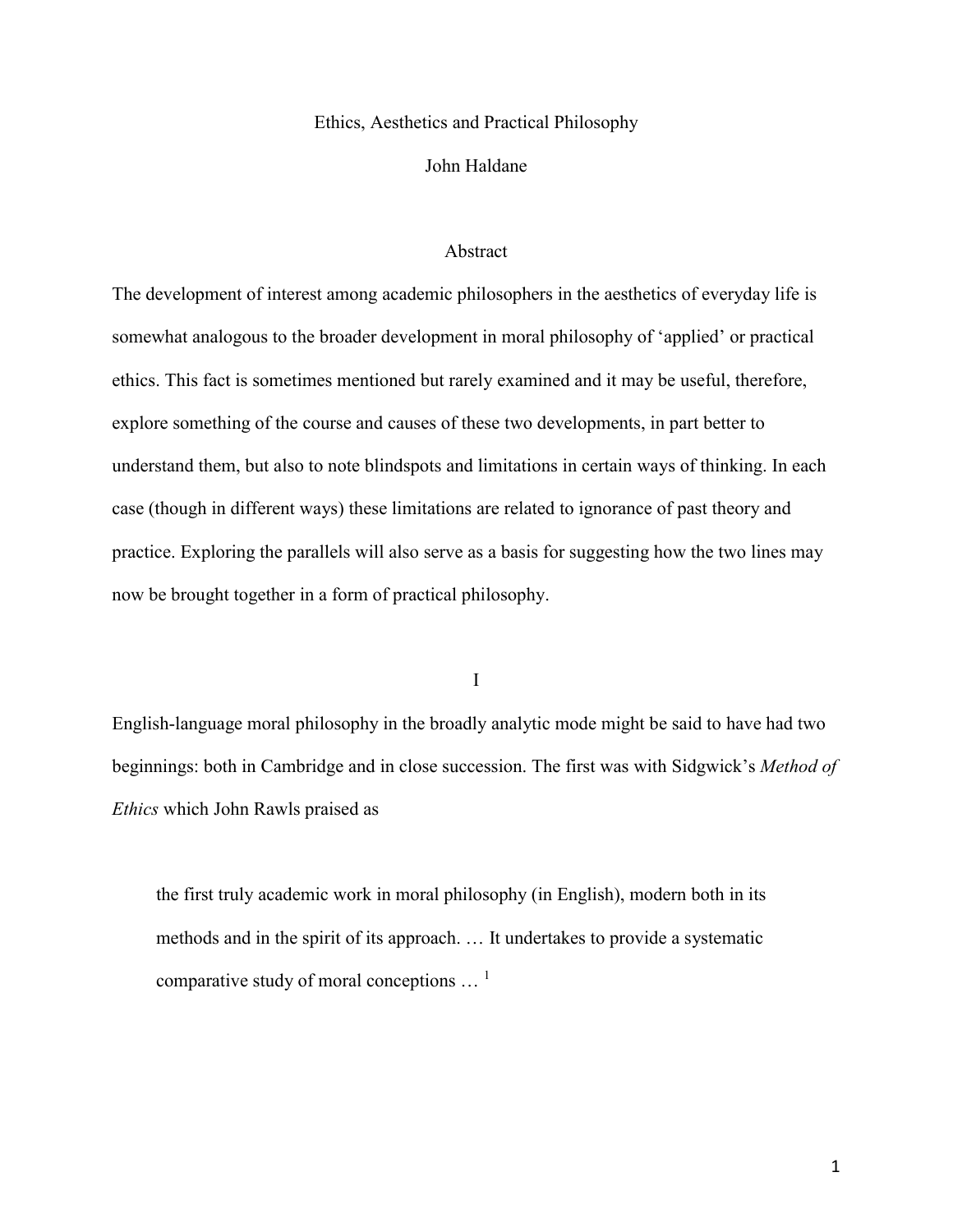For Sidgwick, Ethics was moral theory, i.e., the attempt to find a systematic account of the justification of first order moral judgements, what Kant and Mill had both termed the foundations of morality. Within two years of the posthumous publication of its 6th edition, however, moral philosophy began a second new phase with the appearance of G.E. Moore's *Principia Ethica* in which attention was shifted from justification to semantic analysis:

the question, how good is to be defined, is the most fundamental question in all Ethics … the main object of Ethics, as a systematic science, is to give correct reasons for thinking that this or that is good; [but] unless this question be answered, such reasons cannot be given <sup>2</sup>

While Sidgwick has since been recovered by Rawls, Derek Parfit, Peter Singer and others, he, and moral theory, were eclipsed for over half a century by the rapid rise and expansion of metaethics deriving from Moore's enquiry into the meaning of the predicate 'good'. Insofar as moral theorizing continued to be done it also tended to be abstract, considering the merits of rival accounts of moral justification by reference to general principles of one kind or another, and its use of first order examples was limited and unimaginative. It was also unreflective of the possibility that its appeal to them was naïve in failing to consider that how they were to be described might itself raise philosophical questions about, on the one hand contextual significance and on the other theory-ladenness. Both issues came to be pressed by Alasdair MacIntyre, the first in his *Short History of Ethics*: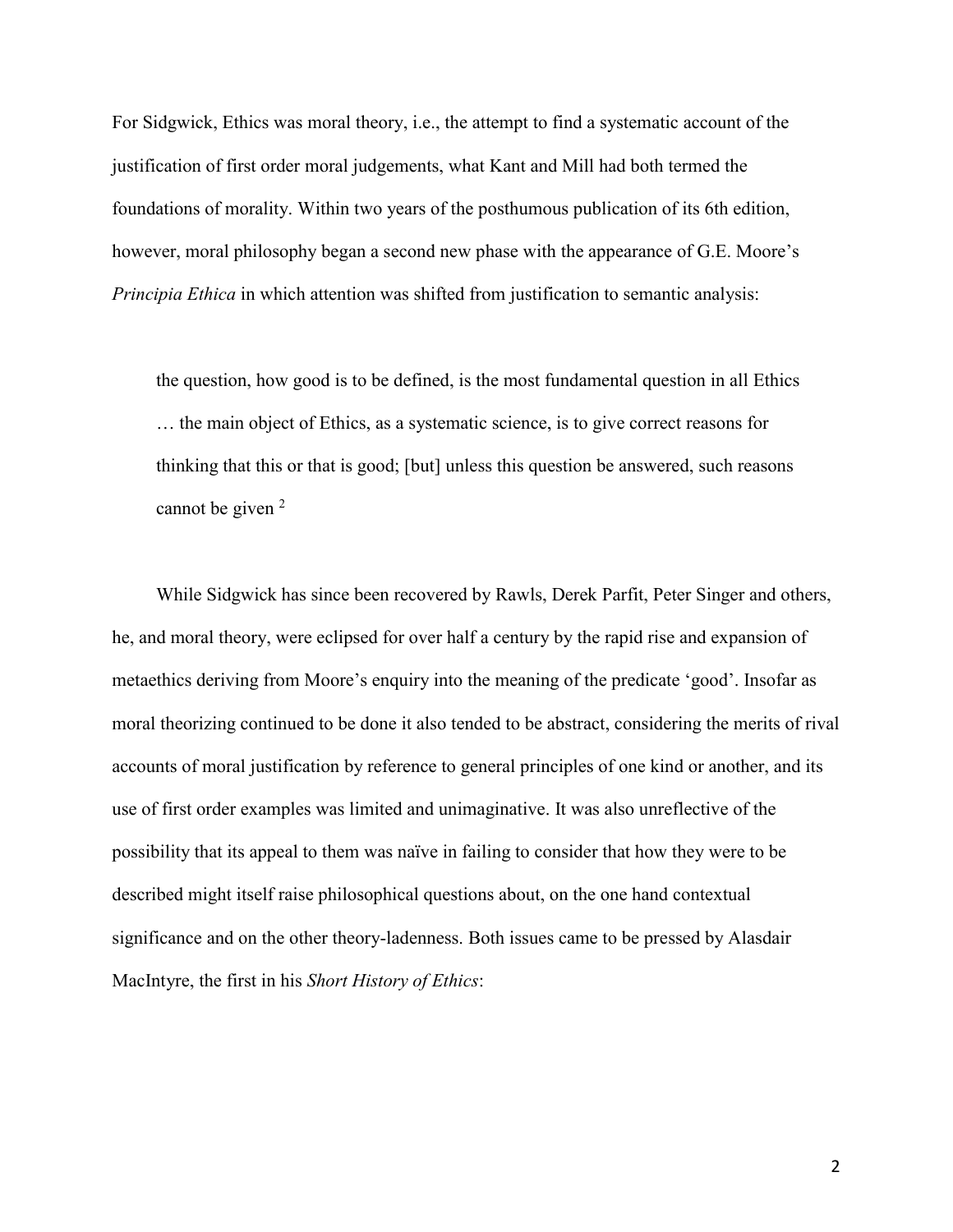Moral philosophy is often written as though the history of the subject were only of secondary and incidental importance. This attitude seems to be the outcome of a belief that moral concepts can be examined and understood apart from their history. Some philosophers have even written as if moral concepts were a timeless, limited, unchanging, determinate species of concept, necessarily having the same features throughout their history ... In fact, of course, moral concepts change as social life changes. I deliberately do not write 'because social life changes,' for this might suggest that social life is one thing, morality another, and that there is merely an external, contingent causal relationship between them. This is obviously false. Moral concepts are embodied in and are partially constitutive of forms of social life.<sup>3</sup>

Dissatisfaction with the way in which moral philosophy was proceeding, disengaged from complex ethical, social and cultural issues of sorts that by the 1960s were challenging Western societies' conventional values, principles and practices, led some to begin to think about how philosophical ethics could help address questions that had become urgent in everyday life. Thus, began the practical turn.

Here it is important, however, to distinguish two factors. First, awareness of, and often personal (non-academic) engagement with ethical controversies, and the feeling that philosophy ought to have something to contribute to these; and second, views about the ways in which it could and should do so. The latter is more than a matter of methodology for it bears on the nature of philosophy itself. The favoured move involved the idea of applied philosophy understood in terms of preexisting distinctions in other fields. This is clearly expressed in an essay by Leslie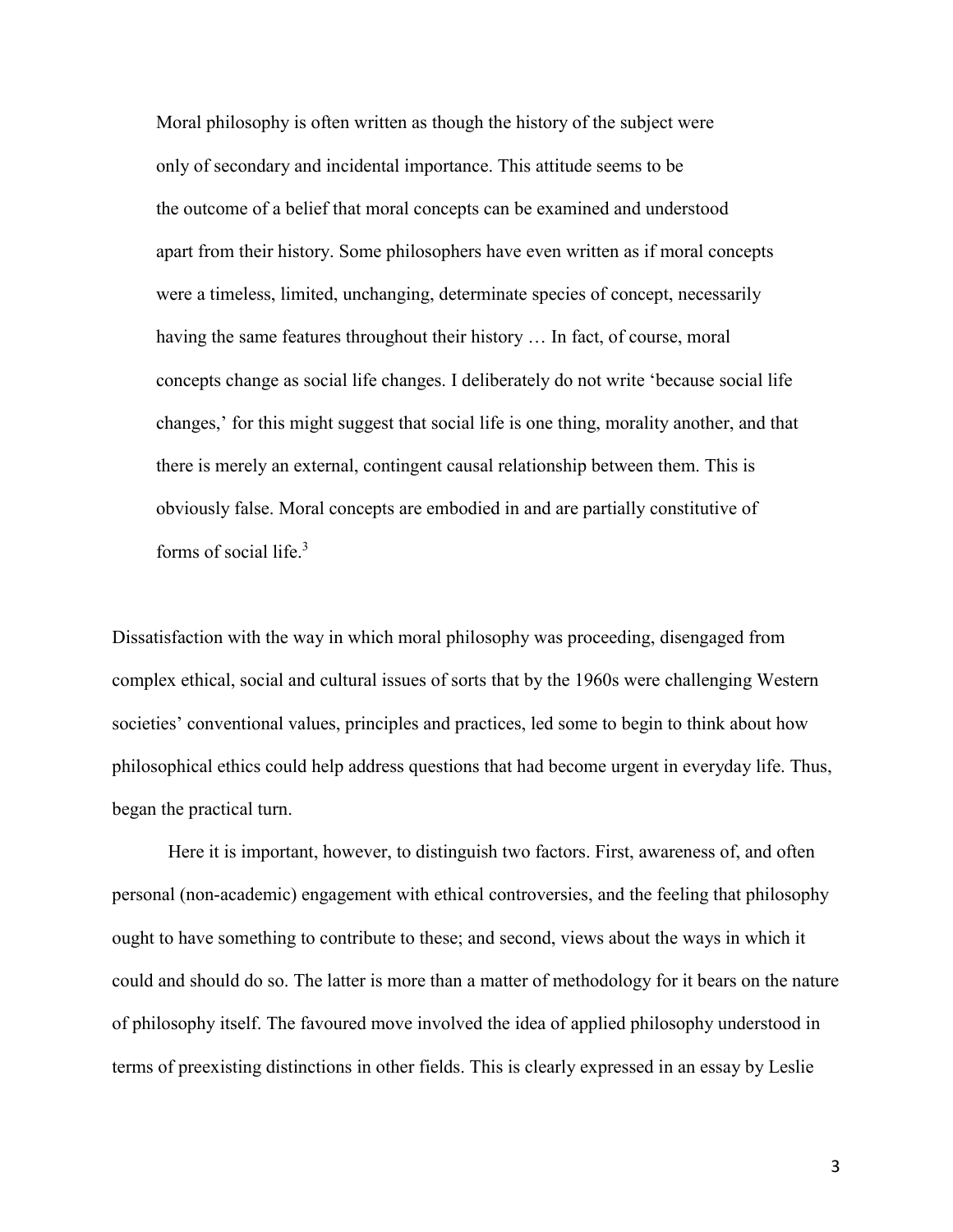Stevenson, contemporaneous with the practical turn in moral philosophy which may also have been one of the first occurrences, certainly as a title, of the expression 'Applied Philosophy'. He writes:

I want to suggest that, although the popular demand for quick or simple answers is misconceived, there is a clear and important sense in which philosophy can be relevant to "the important questions of everyday life". I also want to suggest how, in these days [1970] of burgeoning universities, the vital need for the application of philosophy can be better met.

That phrase, "the application of philosophy', already suggests the basis of my approach, namely a distinction between pure philosophy and applied philosophy, analogous in some ways to that between pure and applied mathematics, and in other ways to that between science and technology. . . . why should there not be a somewhat loosely defined discipline of applied philosophy, with a fuzzy borderline with pure philosophy on one side, and branching out into multifarious everyday problems on the other?<sup>4</sup>

Two related points should be noted: First, the suggestion is presented as if there were not already a history of philosophical engagement with everyday issues, when in fact this was common from antiquity through until the nineteenth century: from Socrates to Mill. Indeed, it was the rise in the early twentieth century of a certain view of philosophy as disengaged conceptual and logical analysis, to which Moore's *Principia* gave encouragement, which broke that tradition, thereby leading to feelings mentioned above and to the complaint which Stevenson is addressing.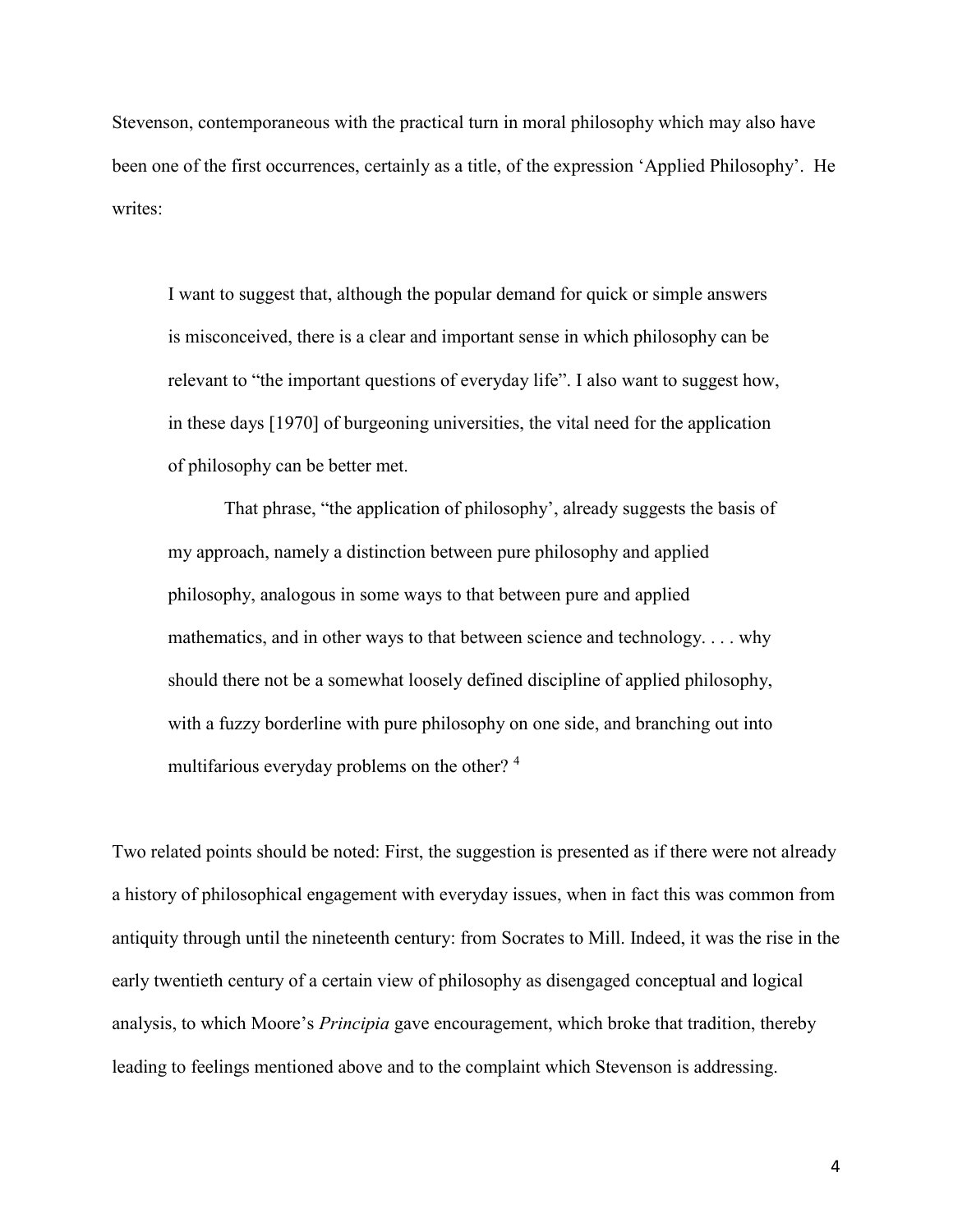Second, the response presupposes a conception of the relation of philosophical reflection to everyday issues that retains, in the contrast between the pure and the applied, a notion of what philosophy primarily is that is questionable, arguably problematic and which constrains the understanding of how it might relate to everyday issues.

To find an alternative we need only look to the earlier history of engagement and to the distinction drawn there between speculative or theoretical, and practical philosophy. That has its first conscious application in the work of Aristotle and it is in relation to this that the earliest uses of the expression 'practical philosophy' occur. In the preface to his *Commentary on Aristotle's Politics* (c. 1270) Aquinas writes

Since the whole that is the political community is subject to the judgment of reason, it was necessary for a complete philosophy to give instruction about the political community, instruction called politics or political science [*civilis scientia*]. We can understand what kind of science this is. For we distinguish practical from theoretical sciences in that the latter are directed only to the knowledge of truth, while the former are directed to action. Therefore, politics is necessarily included in practical philosophy [*sub practica philosophia*] since the political community is a whole, and human reason both knows it and acts regarding it. $5$ 

The theoretical/practical distinction is not merely an alternative classification to the pure/applied one; rather it involves a different way of thinking about how thought and practice are related. For the latter, philosophy's essential ('pure') work is complete in the formulation of theories, and the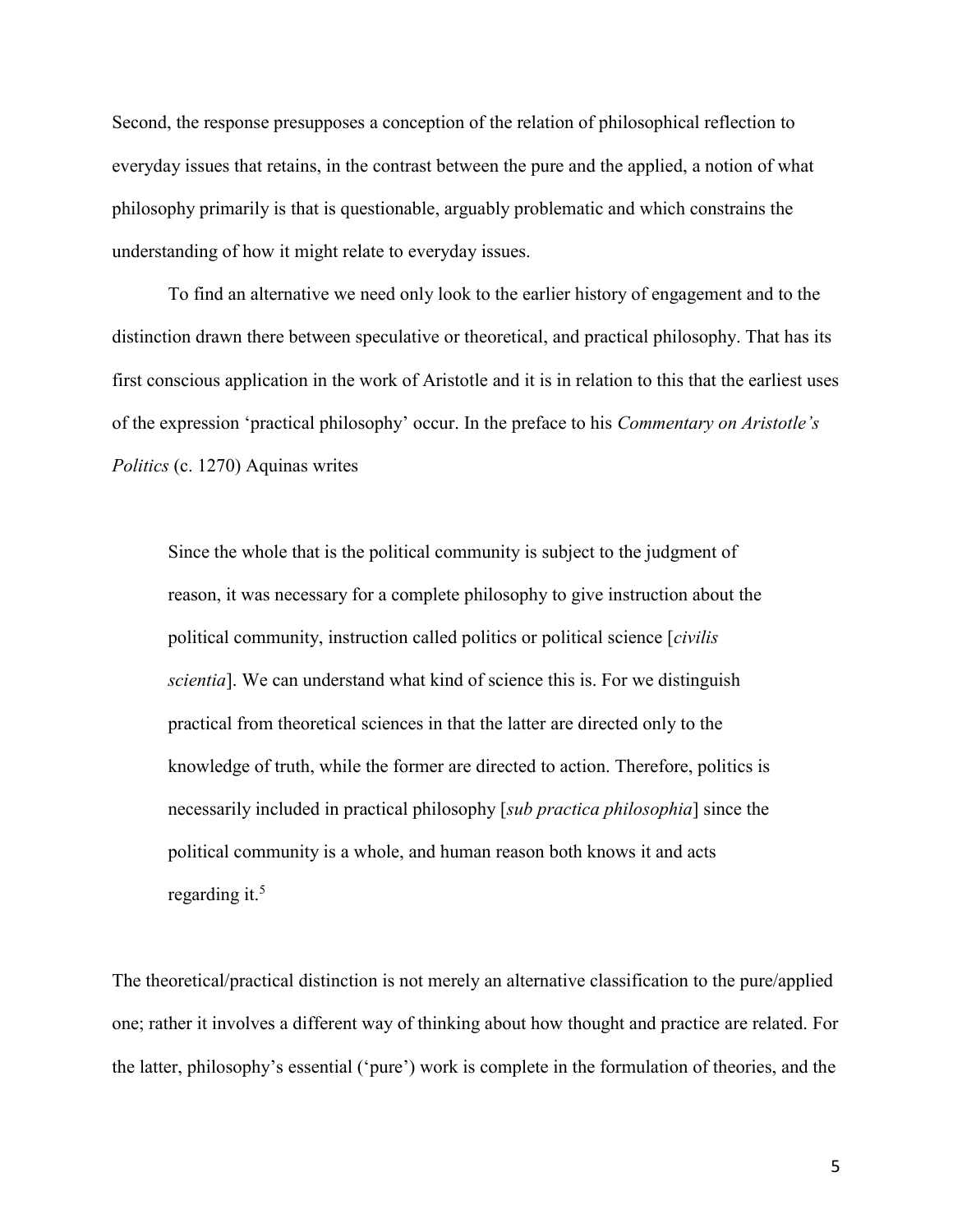task of application is that of showing the implications of these theories for specific issues. An analogy might be that of a scientist relaying his theoretical discoveries to a suitably trained technician (the counterpart of the applied philosopher) to have him demonstrate their application to real life situations. By contrast, for the proponent of the distinction with which Aristotle and Aquinas were concerned, practical philosophy begins with and remains close to when not embodied in practice. Such concepts and principles as may emerge are not instantiations of theoretical ones but ineliminably practical and formulated in terms drawn from descriptions of the practices themselves.

II

Returning to the field of philosophical aesthetics, the history of its recent turn towards the everyday is somewhat different. First of all, the subject only began to separate itself from descriptive psychology in the twentieth century. Second, it did not attract much interest among mainstream philosophers up to 1950. Third, its absorption into analytic philosophy had an uncertain beginning with the publication in 1954 of the anthology *Aesthetics and Language* which contained several essays that damned it with faint praise, and which in general took a somewhat condescending view of earlier writings. This attitude is expressed on its first page where the editor, William Elton, writes that the purpose of the collection is:

to diagnose and clarify some aesthetic confusions, which it holds to be mainly linguistic in origin' and 'to provide philosophers and their students with a number of pieces that may serve as models of analytical procedure in aesthetics'<sup>6</sup>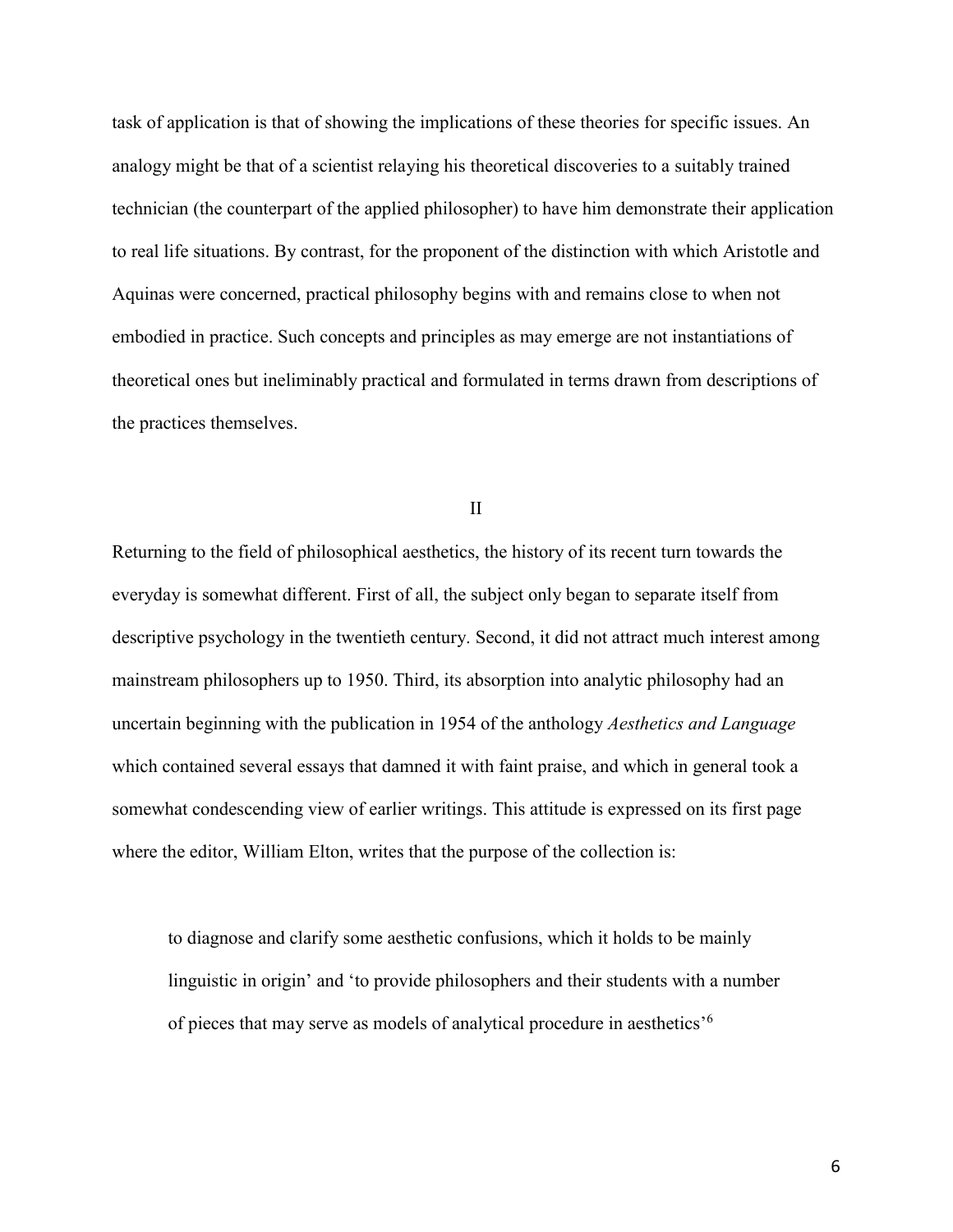Within a couple of years, however, a few writings of the recommended sort had begun to establish it as a small field, in particular Morris Weitz's 'The Role of Theory in Aesthetics'<sup>7</sup> and Frank Sibley's 'Aesthetic Concepts'<sup>8</sup>; and within a decade Arthur Danto, Nelson Goodman and Monroe Beardsley had opened sub-fields relating to the definition of art, its relation to reality, and the principles of aesthetic criticism.<sup>9</sup> As this indicates, however, while ramifying, the focus of analytic aesthetics was for the most on art and it was only later that an interest in the aesthetics of nature developed. In saying this, however, it is proper to note that Ronald Hepburn's essay on 'The Neglect of Natural Beauty'<sup>10</sup>, often cited as initiating that movement, was published in 1966 within a decade of Weitz's and Sibley's papers.

It is sometimes said that the focus in analytic aesthetics on art is the result in an earlier period of the influence of Hegel who thought that the sole interest for philosophy of aesthetics is that it revealed the development of successive forms of consciousness in the production of different kinds of artistic work. The contraction of the field is certainly evident in the opening sentence of his main work on aesthetics: 'These lectures are devoted to Aesthetics. Their topic is the spacious *realm of the beautiful*; more precisely, their province is *art*, or, rather, *fine art*.'<sup>11</sup> Additionally, the distance from the aesthetic as it might be encountered in everyday experience has been attributed to the prevalence in modern writers of attitudinal accounts of aesthetic experience. Initially, this might seem puzzling, since if what determines an aesthetic experience is a kind of attitude that governs it, rather than a special class of objects upon which it is directed, it is unclear why art should be thought to be the main preserve of the aesthetic. The puzzle is diminished, however, if one considers that the requirement of disengagement from practical interests tends to favour objects designed to be experienced for their own sake. Relatedly, the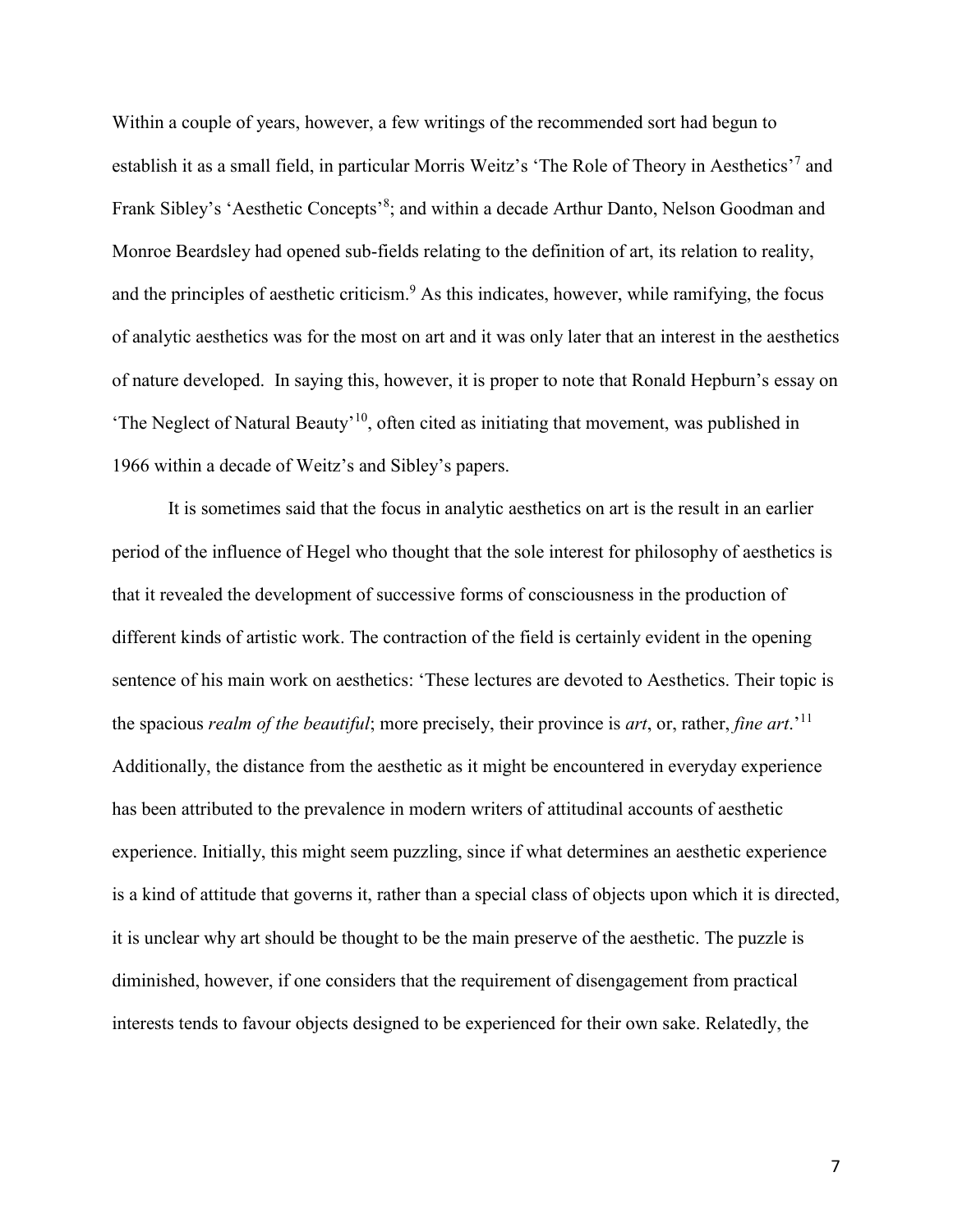attitude view tended to focus on refinement of taste and connoisseurship, which again orients it away from the everyday towards high art.

While there is something to be said in favour of these points they also overdraw and mislocate the contrast between analytic and premodern aesthetics. For one thing, while it is correct that the idea of the 'fine', in contrast to the 'applied' arts is modern, it is as true of the pre-moderns that discussions of the aesthetically pleasing were more generally applied to artifacts than to nature. Indeed, characterisations of beauty in natural objects often take the form of treating the latter as if they were works of art. Additionally, there is in some premodern writers an aversion to taking aesthetic pleasure in nature. In a letter written c. 1350 the Italian poet Petrarch describes his ascent on Mont Ventoux claiming to be the first person since the ancients to have ascended a mountain for the sake of the view, and then confessing to feeling shame at his pleasure as he read a passage from Augustine castigating the spiritual wantonness of being moved to wonder by nature.<sup>12</sup> As for the issue of aesthetic experience being related to certain attitudes, in another influential essay from the early period of analytic aesthetics Jerome Stolnitz writes:

[I]f any one belief is the common property of modern thought it is that a certain mode of attention is indispensible to and distinctive of the perception of beautiful things … Either it does not occur at all in the thought of antiquity, the medieval period and the renaissance, or if it does … the allusion is cursory and undeveloped $13$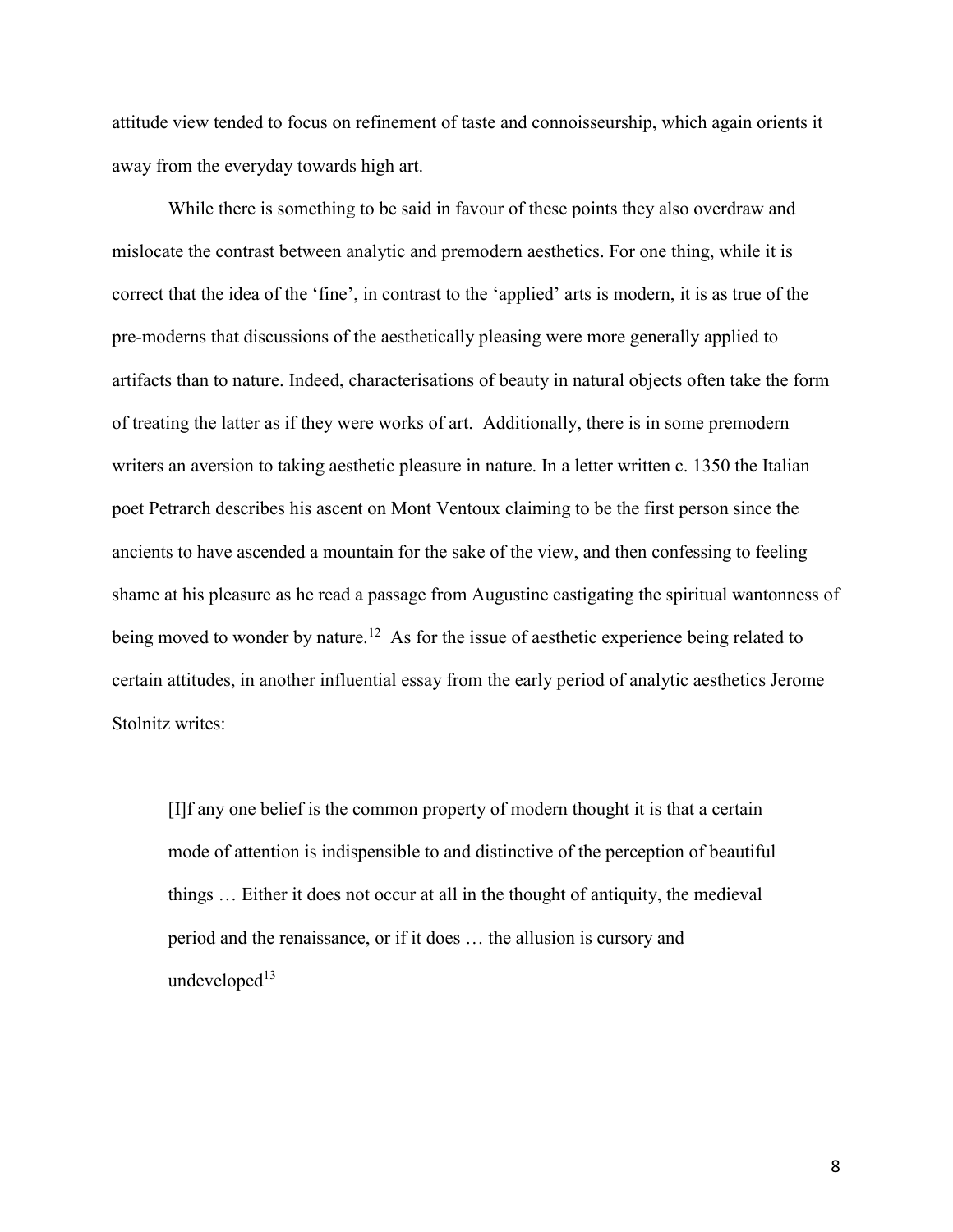Two observations are relevant: first, the idea of a mode of attention being proper to the perception of beauty *does* occur in pre-modern thought. In the 9th century, for example, Eriugena writes that "The sense of sight is abused by those who approach the beauty of visible forms with appetite or desire." <sup>14</sup> Second, however, it is not restrictive of the aesthetically pleasing more generally, and in that respect avoids the narrowing of the range of objects and experiences that only came to be challenged in more recent philosophical aesthetics.

Those challenges were motivated by different considerations. Even when only concerned with art, philosophers began to explore the specificities of different art forms and in doing so noted the wide range of differences in kinds of objects and experiences associated with these. Also, having turned from art to environment it was apt to look to the built as well as to the natural world, and in considering the former to note the diversity of ways in which it was engaged with aesthetically. Then there was the explicit adoption of the applied turn within philosophical aesthetics, and it is often according to this model that the aesthetics of the everyday has been developed. Given what I claimed in relation to moral philosophy, however, this model may be needlessly restrictive, and ill-suited to appreciating the diversity of kinds of aesthetic factors, and the non-systematicity of the ways in which they feature in experience and practice.

## III

Thinking about moral philosophy and aesthetics, those familiar with the latter will be aware of the interest in recent years in the question of the relationship between the two kinds of evaluation so far as concerns works of art. A short, but significant early study of the issue was Richard Beardsmore's *Art and Morality*, first published in 1971 but recently republished together with related essays.<sup>15</sup> Where Beardsmore led others have followed, most notably Noel Carrol and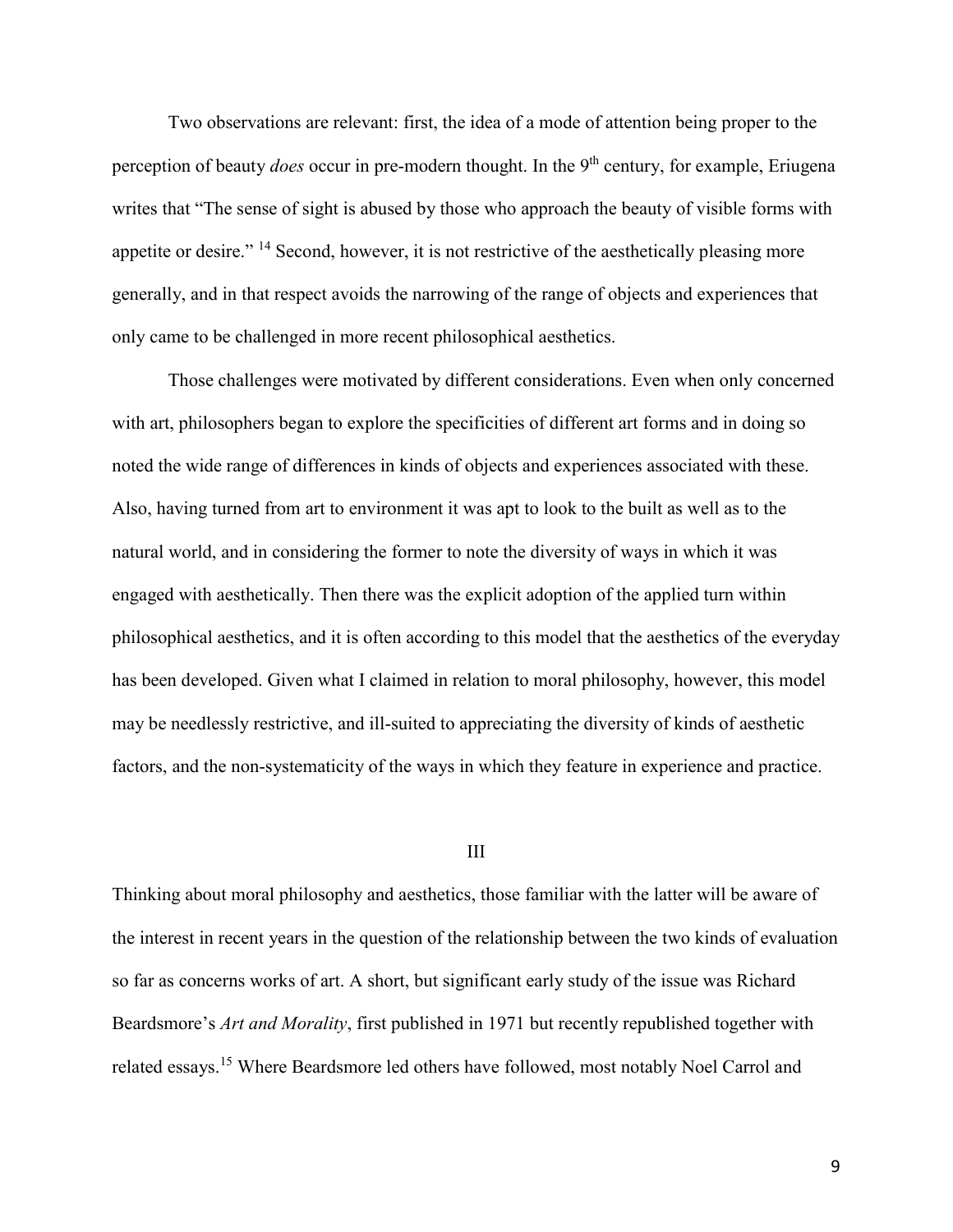Berys Gaut; <sup>16</sup> but notwithstanding that Beardsmore's book was published in a series entitled 'Studies in Practical Philosophy' it, and to a greater degree later work, tend to fall within the familiar categories of moral and aesthetic theory with reference to examples serving the purpose of illustrating theoretical claims rather than being originating sources of philosophical reflection. Two questions then arise: first, what would it be for (part of) aesthetics to follow the analogy of practical rather than applied philosophy? and second, what scope might there be for fusing moral philosophy and aesthetics conducted in this mode?

So far as the first is concerned it would involve letting experience and practice take the lead, beginning with the variety of ways in which people are pleased or repelled by the experience of features of their lived environments, and the ways in which they arrange and shape them visually, aurally, kinaesthetically, and otherwise, for aesthetic effect and pleasure. It would also involve an openness to the concepts deployed at that first-order level, not presuming to subsume them within prior abstract theoretical conceptions. Moreover, following MacIntyre's argument with regard to moral concepts it would be alert to the possibility that aesthetic concepts are constitutively tied to forms of social life and cannot be treated as timeless and unchanging. All three of these considerations tell against thinking of the aesthetics of everyday life on the model of applied philosophy.

With regard to the question of fusing the moral and the aesthetic within an enlarged conception of practical philosophy one might think in terms of social aesthetics, for example analysing, critiquing and shaping public policy on the basis of both kinds of concerns, or of developing a philosophical approach to urban planning, or to library and museum provision including both content and the presentation of it. This in turn raises issues about the accountability of those involved, which only serves to remind us that this kind of fusion will at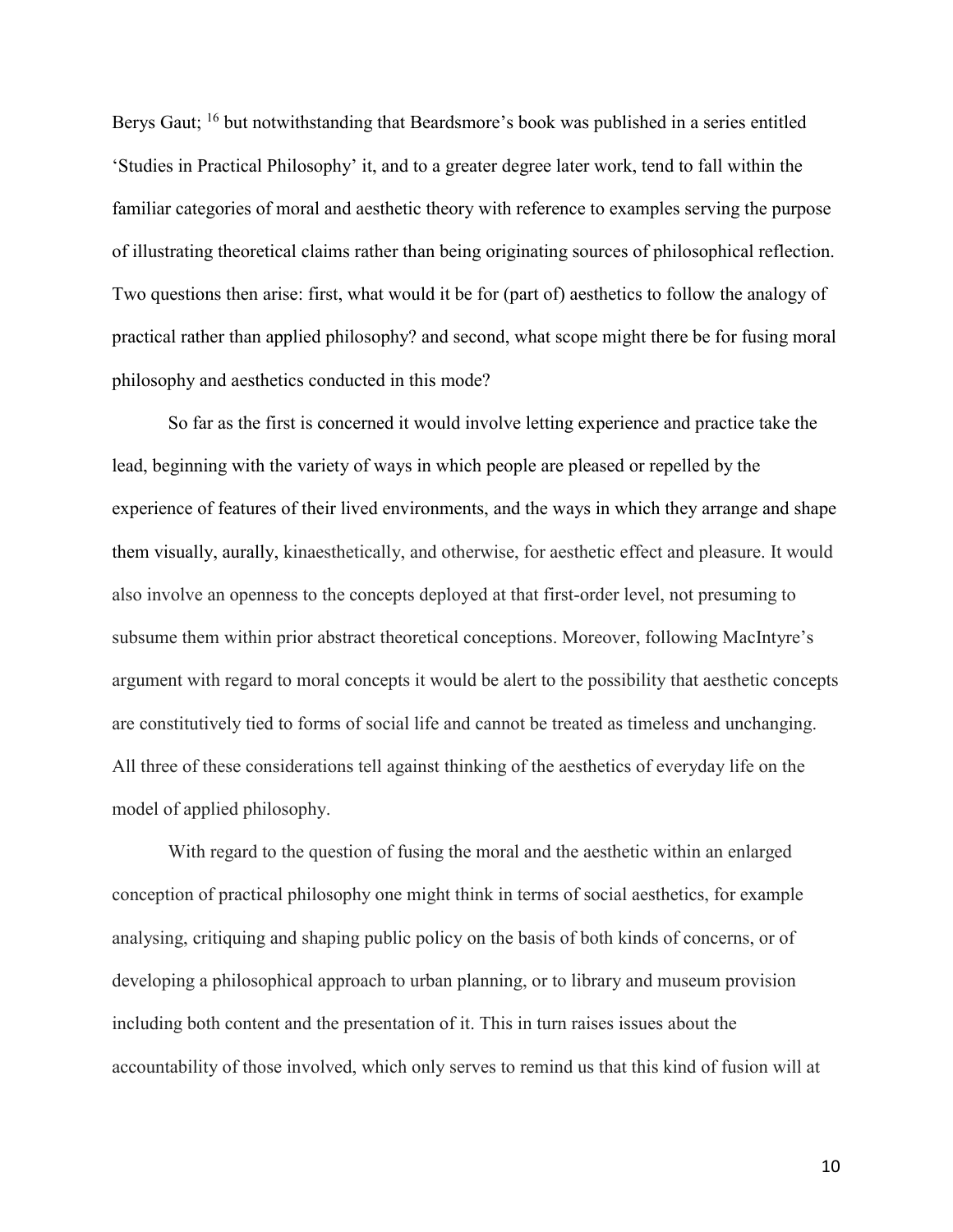times need to attend to political dimension also. Having recommended attention to historical precedents, however, specifically pre-modern ones I will end by mentioning an example that is of interest because of the way in which it combines the moral and the aesthetic, and other categories besides, and because of the unquestionable beauty of many of its products.

Through the course of the nineteenth and twentieth centuries a differentiation of forms of care and provision led to a fairly clear distinction between hospitals, hostels, poor houses, nursing homes and orphanages. But historically these have a common source. While there is a somewhat analogous history in parts of Asia, in the west this is related to Christian charitable provision. Drawing partly on prior Jewish traditions of hospitality it became a common feature of the early Church to establish houses of care, a practice that contrasted with the prevailing pagan culture. So much so, that in the middle of the 4th century Julian the Apostate (the last non-Christian Roman Emperor) wrote to the High Priest of Galatia:

Erect many hostels, one in each city, in order that strangers may enjoy my kindness, not only those of our own faith but also of others whosoever is in want of money. … For it is disgraceful when no Jew is a beggar and the impious Galileans [Christians] support our poor in addition to their own; everyone is able to see that our coreligionists are in want of aid from  $us$ .<sup>17</sup>

The common Latin root of the words 'hostel', 'hotel', 'hospice' and 'hospital' is *hospes*: a guest, and the earliest facility bearing the title 'hospital', often termed *domus dei* and *domus pauporum*, served a variety of functions all related to care for the needy. By the 14<sup>th</sup> century the term 'almshouse' began to be used (deriving via Old English *ælmesse* and late Latin *eleemosyna* from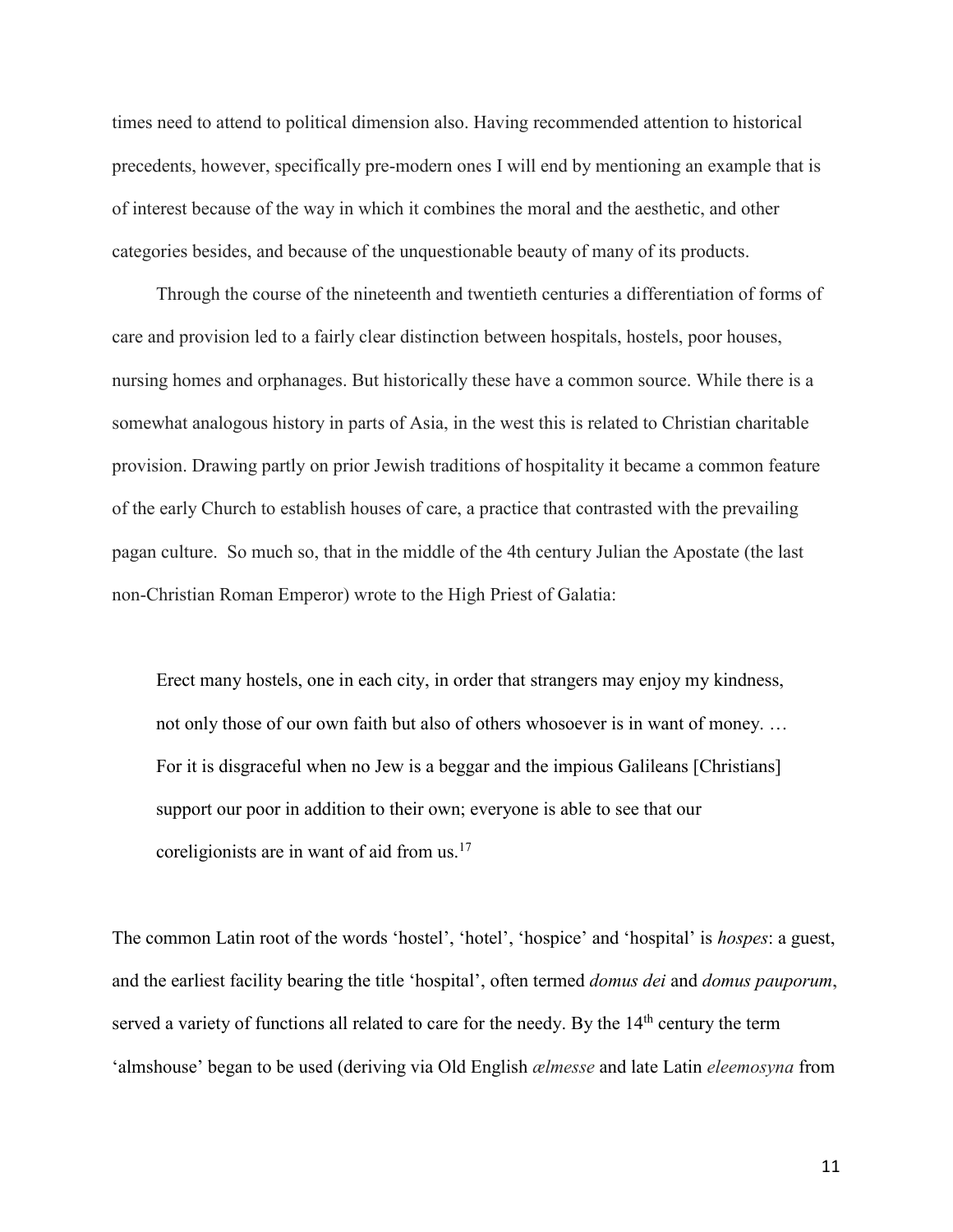the Greek *eleēmosynē* : compassion), and by stages a separation of functions and facilities began to develop. This led in time to a chronological series of building designs derived from monastic and collegiate structures: a great hall (*aula magna*) with chapel attached; a hall with chapel detached; a cruciform structure with courtyards or cultivated land in each quadrant; and an enclosed courtyard or cloister garth, though often with one side open to the world.<sup>18</sup> Within these, provision was made for the needy: first as short-term patients cared for in an infirmary, with a gate service providing daily alms to outsiders; then as long-term residents, usually in numbers provided for by an endowment.

From these monastic beginnings came the many Medieval, Elizabethan, Stuart, Georgian and Victorian almshouses to be seen across England more than four thousand groups of which are still functioning.<sup>19</sup> While these vary in layout, scale, materials and design they are commonly seen and felt to be charming and fitting places for the elderly to live in modest comfort and security. This sense of domestic order and felt attraction is a response to their design which is itself a function in part of a social philosophy of compassion and community. The building styles are typically vernacular, the materials local, the construction horizontal but with periodic upright emphasis, usually marking the boundaries of units. Often the roofs are steeply pitched, and with a succession of gable ends, cloister archways, patterned timber and rendering, or stylized brickwork, there is a sense of rhythmic movement across the internal or external elevations. Additionally, the facades are fenestrated with recessed windows with mullions and mouldings or other features that suggest both faces to the world and manifestations of domestic activity within. All of this speaks of well-ordered life with both common and private components united in a shared social identity. It is, in short, an example of both a morality and an aesthetic of everyday life embodying a distinctive tradition of social philosophy.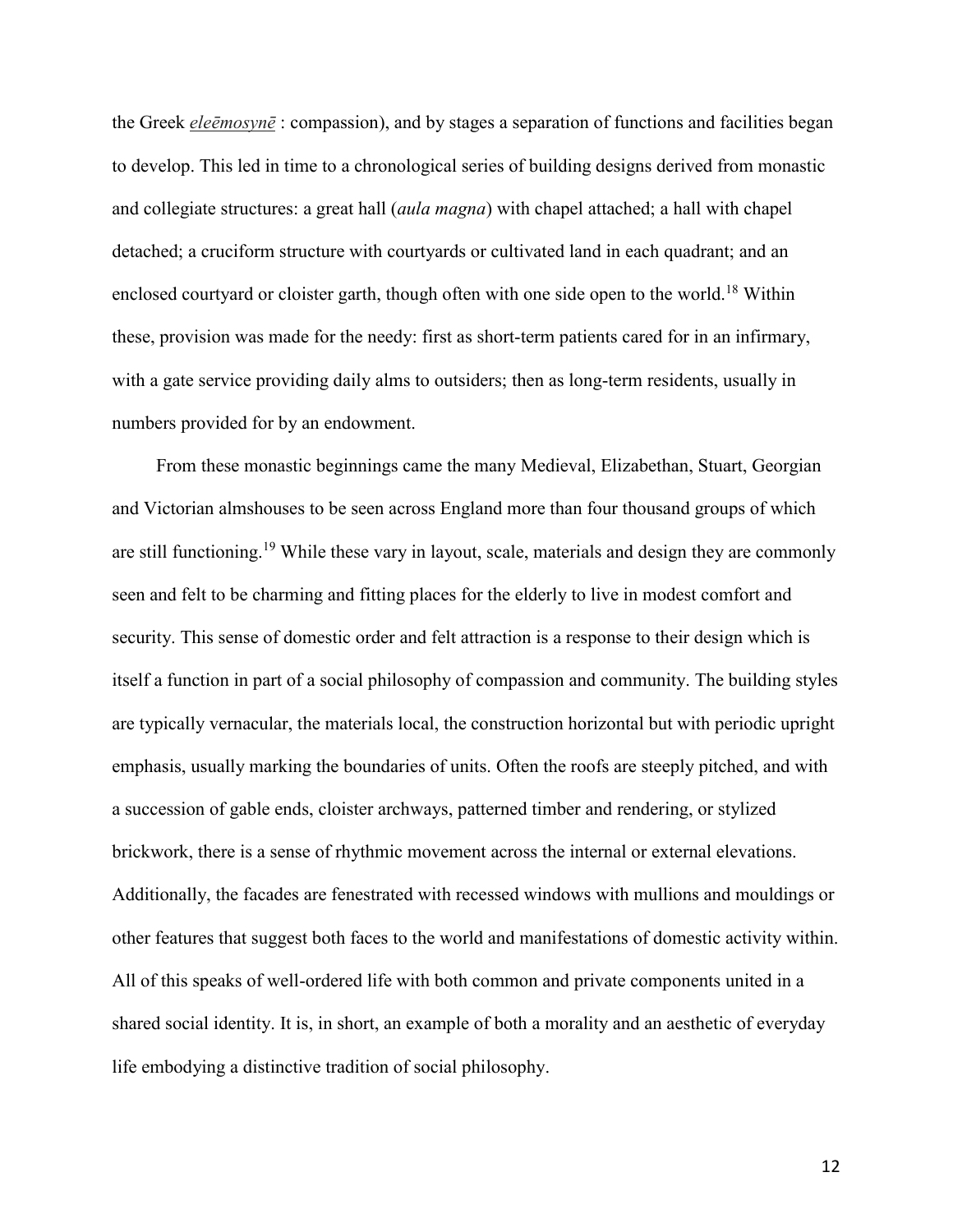I introduced the example as a historical one but, as indicated, many of the alsmhouses of the past continue to function, and the practice of building them continued through the twentieth century and continues today. Consideration of their moral-cum-aesthetic aspects also serves to mark a contrast with other planning and building practices which work to disassociate people. Gated or walled communities with secure controlled entrances, increasingly also manned by security guards, are not celebrations of extended community or gifts to the needy, rather they serve to protect the affluent but in doing so create the appearance and perhaps the sense of confinement.

A further development of design in the interest of social separation is the inclusion in large urban apartment blocks in London, New York and no doubt in other international cities (planning permission for which required some element of social low(er) cost housing), of 'Poor Doors' i.e., designated entrances which partition residents entering or leaving the buildings, thereby extending the prior separation of living areas. Viewed from the perspective of the kind of practical philosophy I have described, it is both a moral and an aesthetic question, or a moralcum-aesthetic one, whether designing gated settlements and socio-economically partitioned housing complexes enhances or detracts from the experience and value of everyday life, and whether therefore it is, all things and people considered, a good or a bad thing to do. In either event, these are questions apt for philosophical investigation.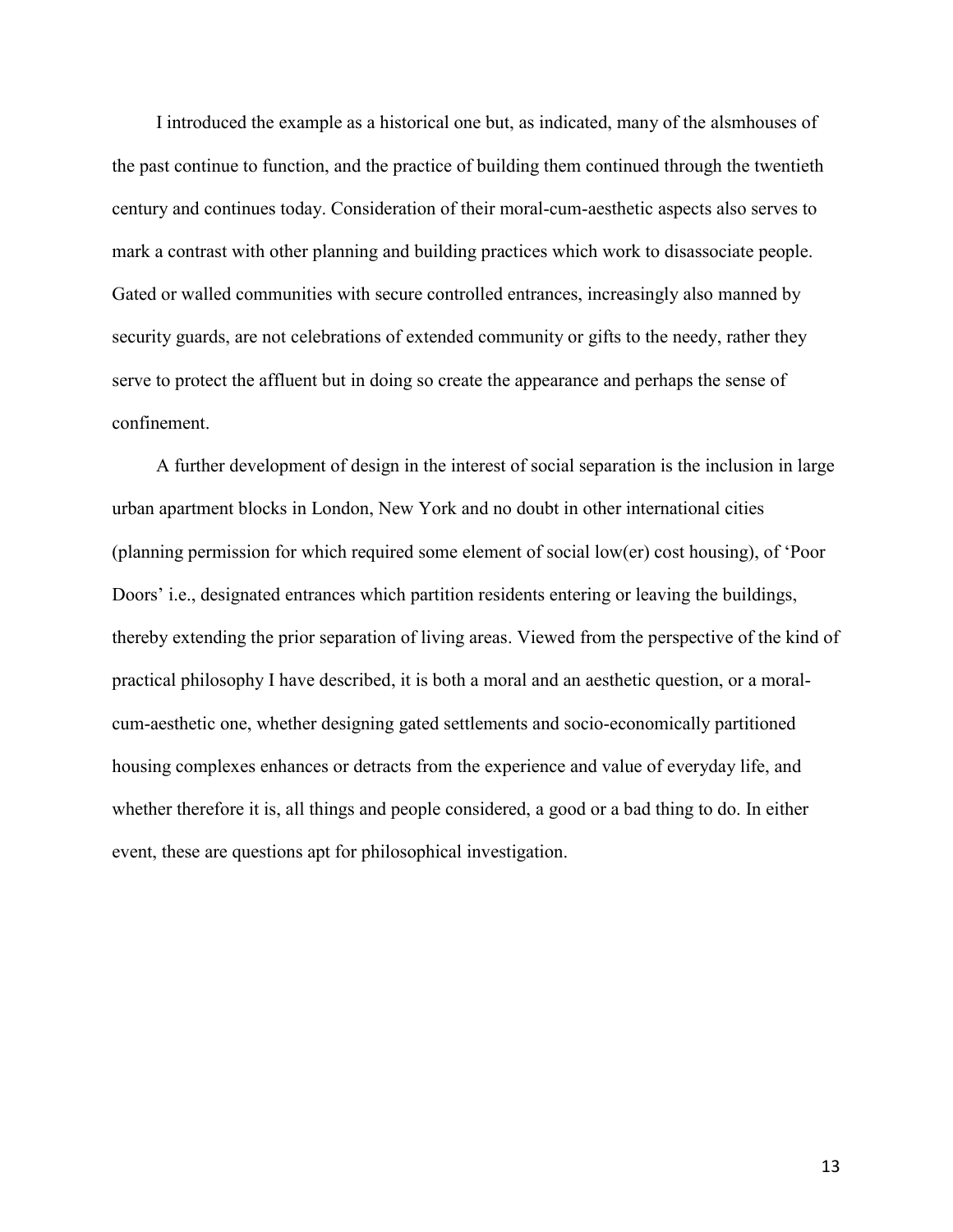<sup>1</sup> John Rawls, *Lectures on the History of Political Philosophy* ed. Samuael Freeman (Cambridge, MA.: Belknap Press, 2007), 377-8.

<sup>2</sup> G.E. Moore, *Principia Ethica* ed. T. Baldwin (Cambridge" Cambridge University Press, 1994) Ch. 1. "The Subject-Matter of Ethics".

<sup>3</sup> Alasdair MacIntyre, *A Short History of Ethics* (London: Routledge, 1967) 2<sup>nd</sup> edition 1998, Ch. 1 "The Philosophical Point of a History of Ethics".

<sup>4</sup> Leslie Stevenson "Applied Philosophy" *Metaphilosophy* 1970, 1 (3): 258-267, quoting from 258 & 261.

<sup>5</sup> Aquinas, *Commentary on Aristotle's Politics* trans. Richard J. Regan (Indianapolis, IN.: Hackett, 2007) "Prologue", 2.

<sup>6</sup> William Elton ed. *Aesthetics and Language* (Oxford: Blackwell, 1954), 1.

<sup>7</sup> Morris Weitz, "The Role of Theory in Aesthetics" *Journal of Aesthetics and Art* 

*Criticism* 1956, 15 (1): 27–35.

 $\overline{a}$ 

<sup>8</sup> Frank Sibley, "Aesthetic Concepts" *Philosophical Review* 1959 68 (4): 421-50.

<sup>9</sup> For a masterly short survey of the rise and development of the field, to which I am indebted, see Peter Lamarque, "Analytic Aesthetics" in Michael Beaney ed., *The Oxford Handbook of the History of Analytic Philosophy* (Oxford: Oxford University Press, 2013)

<sup>10</sup> Ronald Hepburn, "Contemporary Aesthetics and the Neglect of Natural Beauty" in Bernard Williams & Alan Montifiore eds., *British Analytical Philosophy* (London: Routledge & Kegan Paul, 1966), 285–310.